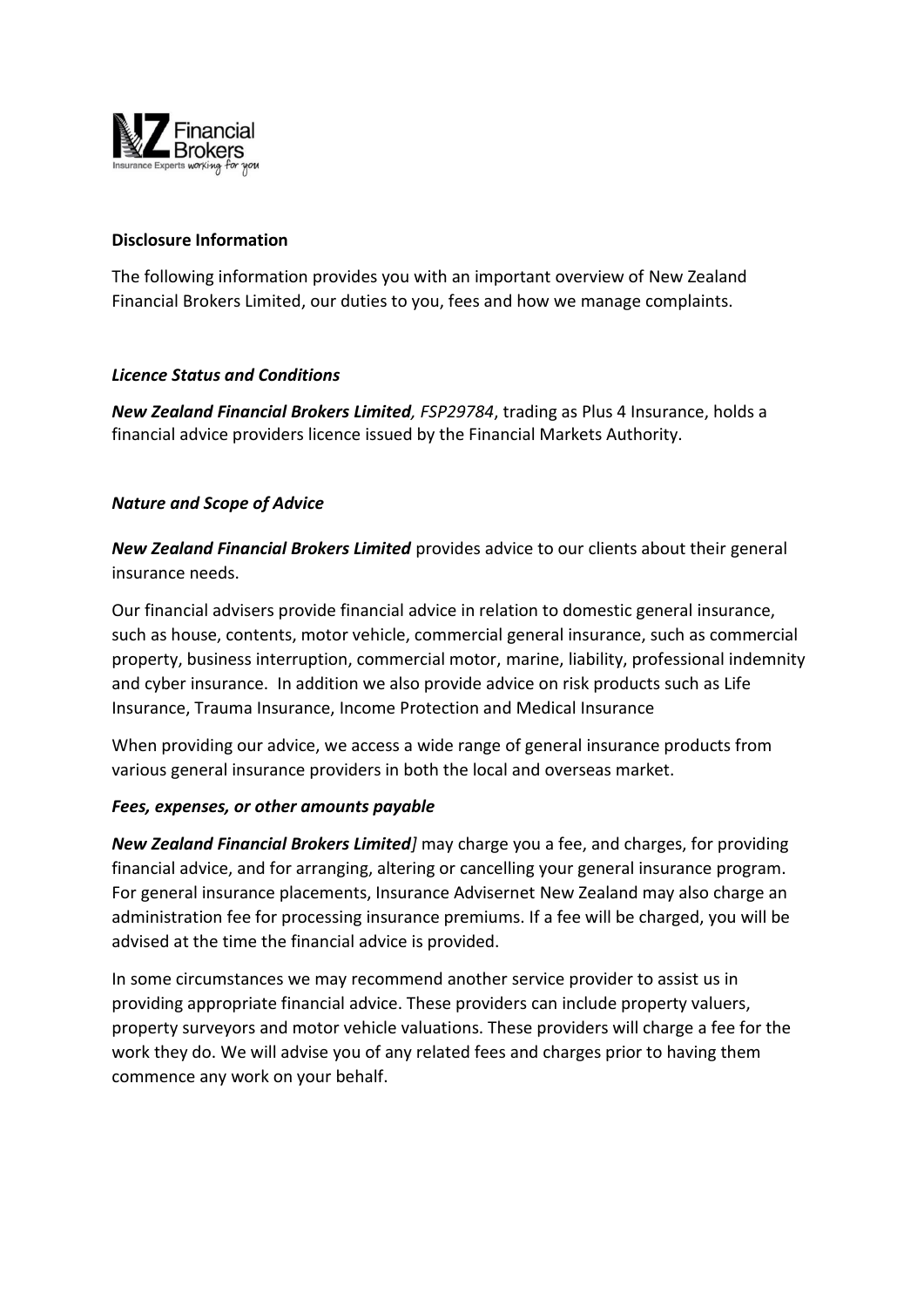# *Conflicts of interest and commissions or other incentives*

*New Zealand Financial Brokers Limited* has spent many years forging relationships with local and international insurance providers. The benefits of these relationships are seen every day by giving its our clients outstanding choice, competitive pricing and coverage options and policy support services.

*New Zealand Financial Brokers Limited* are paid a commission from the general insurance product provider and / or Life Insurer, when arranging insurance with them on your behalf. The amount of commission received varies as it is calculated as a percentage of the insurance premium charged.

*New Zealand Financial Brokers Limited* and its Financial Advisers may also receive indirect benefits such as business lunches, tickets to sporting and/or cultural events, corporate promotional merchandise and other unquantifiable minor benefits.

We recognise that the above commissions and incentives may create conflicts of interests for *New Zealand Financial Brokers Limited* and your financial adviser. To manage these conflicts, our financial advisers follow an advice process that ensures our recommendations are made on the basis of your financial goals and circumstances. All our financial advisers undergo training about how to manage conflicts of interest. We undertake compliance audits of our financial advisers, and annually audit our conflict of interest compliance framework.

We may, however, choose to rebate all or some commissions and charge you a fee based on the nature of the service we provide.

## *Complaints & Disputes Process*

If you are not fully satisfied with the services provided by *New Zealand Financial Brokers Limited* please contact your financial adviser or *New Zealand Financial Brokers Limited* directly.

*New Zealand Financial Brokers Limited*'s complaints officer will formally acknowledge your complaint in writing and will endeavour to resolve your complaint fairly and in a timely manner. Please click here for more details on *New Zealand Financial Brokers Limited*'s complaints handling process.

## *Duties*

We believe in delivering the most appropriate advice, built upon our four core business pillars, Trust, Advice, Choice and Value.

We are bound by duties under the Financial Markets Conduct Act 2013 (Act),

We are required to:

• Meet certain standards of competence, knowledge and skill, as set by the Code of Professional Conduct for Financial Advice Services (Code of Conduct). These have